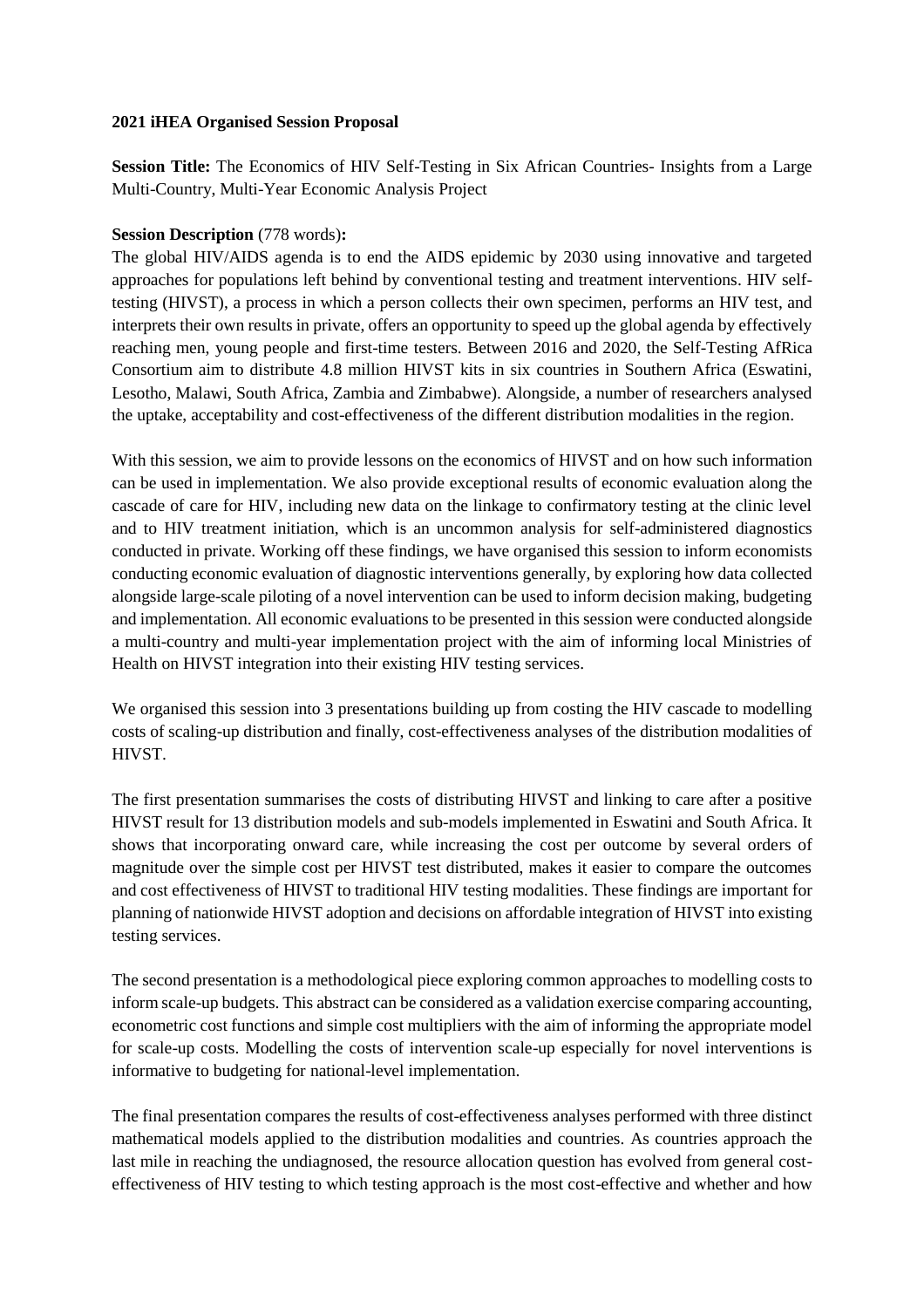much countries might have to pay for additionally in order to close the last testing gaps. Determining such cost-effectiveness is critical to informing HIVST distribution approaches and targeting and thereby efficiently meeting the demand for testing. Additionally, this abstract is a synthesis of the different costeffectiveness models that have been applied across the STAR implementation phases and countries.

Each presentation will be 15 minutes long, with 5 minutes for questions from the audience at the end. After the presentations, we will have two discussants offer independent and distinctive perspectives and reflection for 10 minutes each.

The first proposed discussant is Dr Thato Chidarikire who is Director of HIV Prevention Programmes at the National Department of Health in South Africa. Dr Chidarikire will offer a perspective on how Ministries of Health can use these findings and comment on any additional aspects of information they would find useful. The second proposed discussant is Professor Paul Revill who is with the Centre for Health Economics at the University of York. As an academic with extensive experience in economic evaluation in low- and middle-income countries, Professor Revill will offer insights on the validity of the methods applied and the value of the work to the wider health economics community. Finally, we will have 10 minutes for further comments or reflections from conference participants.

This session supports gender balance and global collaborations. The organisers are both female and based, as well as resident/citizen of low-and-middle income countries.

**Sub-field:** Economic evaluation of health and care interventions

### **Special interest groups relevance:** None

### **Organizers**

| First name:  | Linda A.                                                               |  |
|--------------|------------------------------------------------------------------------|--|
| Last name:   | Sande                                                                  |  |
| Affiliation: | Malawi-Liverpool-Wellcome Trust Clinical Research Programme and London |  |
|              | School of Hygiene and Tropical Medicine                                |  |
| Country:     | Malawi                                                                 |  |
|              | Email address: linda.sande@lshtm.ac.uk                                 |  |

| First name:  | Gesine                                                                                |  |  |
|--------------|---------------------------------------------------------------------------------------|--|--|
| Last name:   | Meyer-Rath                                                                            |  |  |
| Affiliation: | Health Economics and Epidemiology Research Office (HE <sup>2</sup> RO), University of |  |  |
|              | the Witwatersrand, South Africa and Boston University School of Public                |  |  |
|              | Health, USA and                                                                       |  |  |
| Country:     | South Africa                                                                          |  |  |
|              | Email address: gesine@bu.edu                                                          |  |  |

#### **Chair**

| First name:  | Linda A.                                                               |  |
|--------------|------------------------------------------------------------------------|--|
| Last name:   | Sande                                                                  |  |
| Affiliation: | Malawi-Liverpool-Wellcome Trust Clinical Research Programme and London |  |
|              | School of Hygiene and Tropical Medicine                                |  |
| Country:     | Malawi                                                                 |  |
|              | Email address: $linda.sande@lshtm.ac.uk$                               |  |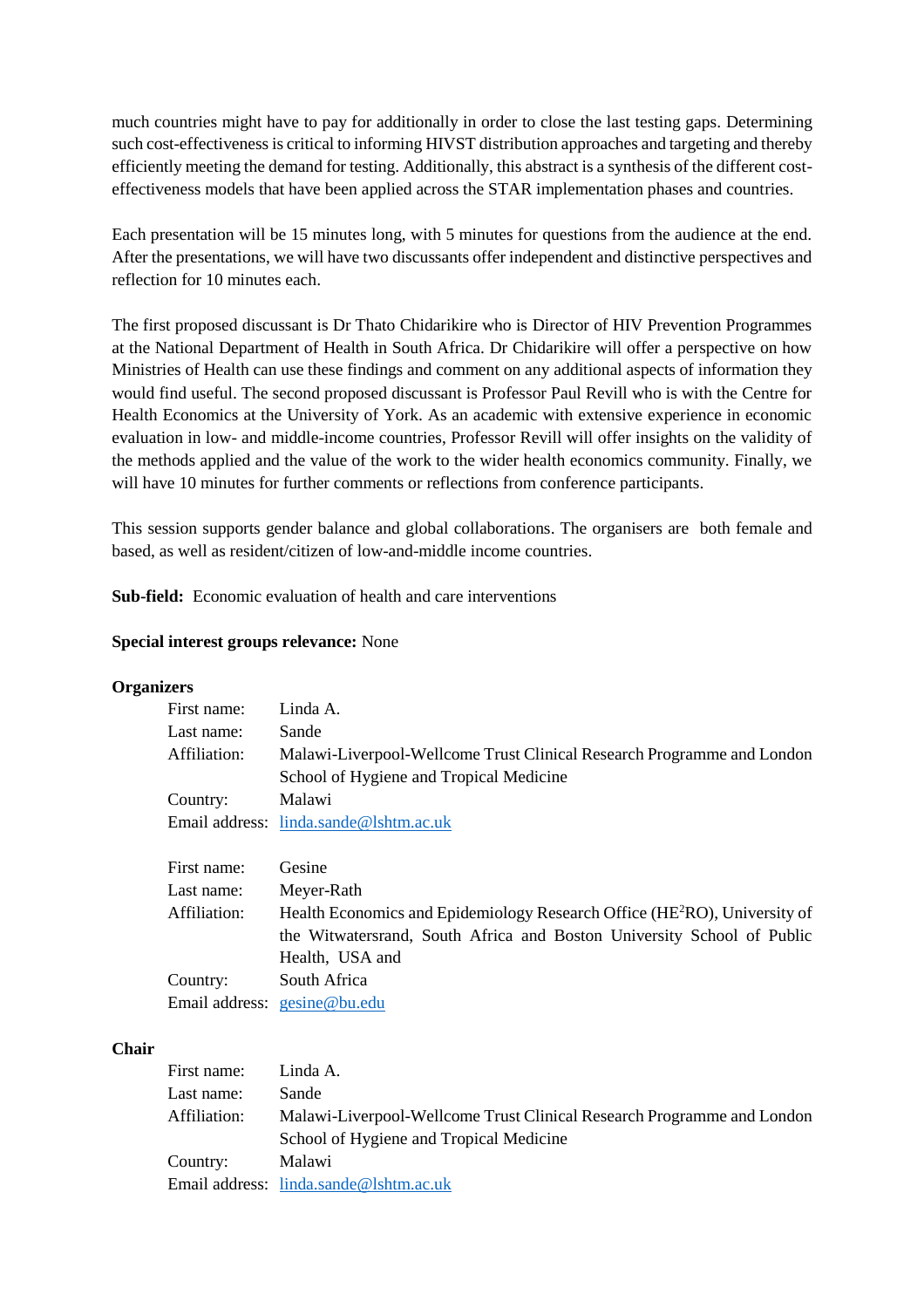### **Discussants**

| First name:         | Thato                                          |
|---------------------|------------------------------------------------|
| Last name:          | Chidarikire                                    |
| Affiliation:        | National Department of Health                  |
| Country:            | South Africa                                   |
|                     | Email address: thato.chidarikire@health.gov.za |
|                     |                                                |
| $\Gamma$ irot nomoj | D <sub>or</sub> 1                              |

| гны наше.    | r aui                                 |
|--------------|---------------------------------------|
| Last name:   | Revill                                |
| Affiliation: | University of York                    |
| Country:     | United Kingdom                        |
|              | Email address: paul.revill@york.ac.uk |

### **Papers to be presented in the session**

### **Abstract 1**

**Presenter**

| $\circ$ First name:                 | Kathleen                                       |
|-------------------------------------|------------------------------------------------|
| $\circ$ Last name:                  | McGee                                          |
| $\circ$ Email address:              | Kathleen.McGee1@student.lshtm.ac.uk            |
| o Affiliation:                      | London School of Hygiene and Tropical Medicine |
| ○ Country:                          | United Kingdom                                 |
| $\circ$ Time zone during July 2021: | <b>CET</b>                                     |

- Title: The Costs and Outcomes of HIV Self-Test Kit Distribution Along the Care Cascade: Results from Two Economic Evaluations in South Africa and Eswatini
- Funding sources: Self-Testing AfRica (STAR Initiative), funded by Unitaid
- Has the research being presented received ethics approval: **Yes**
- Is this abstract based on research involving primary data collection: **Yes**
	- $\circ$  If yes, is the presenter from one of the countries which is the subject of the research, or did the presenter invest considerable time working in the country (or at least one of the countries if a multi-country study) where primary data collection took place and developing a substantial relationship with colleagues in the country during the research? **No**
		- If no, please explain the circumstances under which this research was undertaken and your role relative to that of researchers based in the country where the primary data was collected.
			- *South-Africa study: All authors are South-African citizens or residents*
			- Eswatini study: *Due to COVID related-restrictions, travel to country was canceled and costing approach was adjusted from bottom-up to topdown approach. All data collected by local M&E team and all expenditure reports was sent to author for analysis, and weekly skype calls were conducted between author and local study team.*
- Would you like to make your presentation publicly available through posting on the website after the congress? **Yes**
- Does the presenter require financial assistance to participate in the conference? **No**
- Name, affiliation, country, and email address of all authors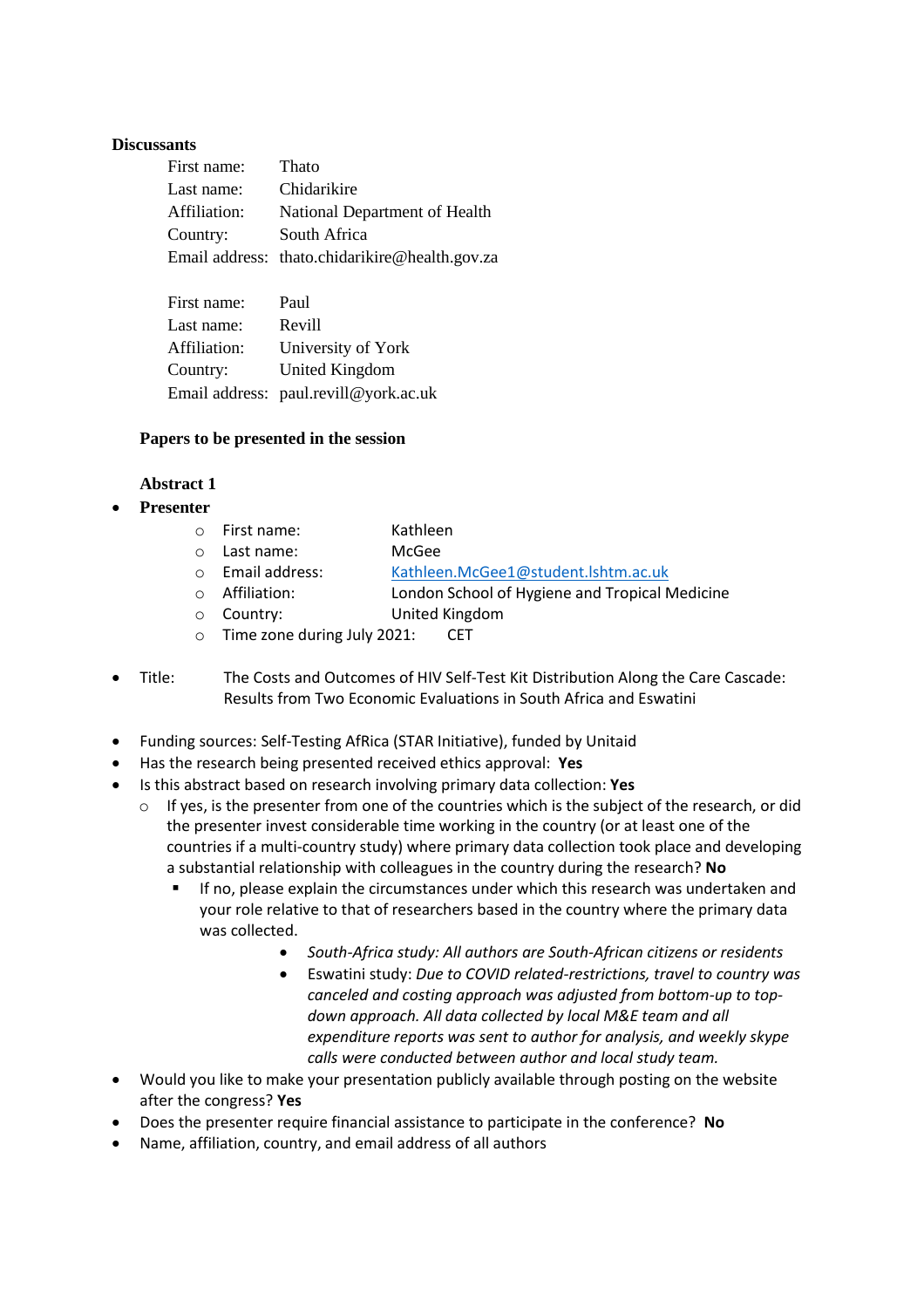- **Kathleen McGee,** London School of Hygiene and Tropical Medicine, London, United Kingdom, [Kathleen.McGee1@student.lshtm.ac.uk](mailto:Kathleen.McGee1@student.lshtm.ac.uk)
- **Gesine Meyer-Rath,** Health Economics and Epidemiology Research Office (HE<sup>2</sup>RO), University of the Witwatersrand, Johannesburg, South Africa/ Boston University School of Public Health, United States, [gesine@bu.edu](mailto:gesine@bu.edu)
- **Katleho Matsimela**, Health Economics and Epidemiology Research Office  $(HE<sup>2</sup>RO)$ , University of the Witwatersrand, Johannesburg, South Africa, [kmatsimela@heroza.org](mailto:kmatsimela@heroza.org)
- **Linda A. Sande,** Department of Global Health and Development, London School of Hygiene and Tropical Medicine, London, UK/ Malawi-Liverpool-Wellcome Trust Research Programme, Blantyre, Malawi, [Linda.Sande@lshtm.ac.uk](mailto:Linda.Sande@lshtm.ac.uk)
- **Mohammed Majam**, Ezintsha, Wits Reproductive Health and HIV Research Institute, University of the Witwatersrand, Johannesburg, South Africa, mmajam@wrhi.ac.za
- **Ralitza Dekova**, Population Services International, Mbabane, Eswatini, [ralitzad@psi.sz](mailto:ralitzad@psi.sz)
- **Lenhle Dube**, Ministry of Health, Mbabane, Eswatini, [lenhlephil@gmail.com](mailto:lenhlephil@gmail.com)
- **Sanele Masuku**, Population Services International, Mbabane, Eswatini, [smasuku@psi.sz](mailto:smasuku@psi.sz)
- **Makhosazana Dlamini**, Population Services International, Mbabane, Eswatini, [khosi@psi.sz](mailto:khosi@psi.sz)
- **Karin Hatzold**, Population Services International, Cape Town, South Africa, [khatzold@psi.org](mailto:khatzold@psi.org)
- **Elizabeth L. Corbett**, Faculty of Infectious and Tropical Diseases, London School of Hygiene and Tropical Medicine, London, United Kingdom/ Malawi-Liverpool-Wellcome Trust Research Programme, Blantyre, Malawi[, Liz.Corbett@lshtm.ac.uk](mailto:Liz.Corbett@lshtm.ac.uk)
- **Cheryl C. Johnson**, <sup>9</sup>World Health Organisation, Global HIV, Hepatitis and STI Programme, Geneva, Switzerland, [johnsonc@who.int](mailto:johnsonc@who.int)
- **Marc d'Elbée,** Department of Global Health and Development, London School of Hygiene and Tropical Medicine, London, UK, [Marc.DElbee@lshtm.ac.uk](mailto:Marc.DElbee@lshtm.ac.uk)
- **Fern Terris-Prestholt, Department of Global Health and Development, London** School of Hygiene and Tropical Medicine, London, UK/ The Joint United Nations Programme on HIV/AIDS, Geneva, Switzerland, [Fern.Terris-](mailto:Fern.Terris-Prestholt@lshtm.ac.uk)[Prestholt@lshtm.ac.uk](mailto:Fern.Terris-Prestholt@lshtm.ac.uk)
- For presenter only, In what year did you graduate with your highest academic degree? **2020**

# **Abstract**

**Background:** Countries are looking for innovative and cost-effective measures to close the remaining gaps towards the 95-95-95 targets for the effective diagnosis, treatment, and viral suppression of people living with HIV/AIDS (PLHIV). Offering HIV self-testing (HIVST) kits across multiple distribution channels may help countries with high HIV prevalence achieve these targets. Measuring both costs and outcomes of providing HIVST kits along the client care cascade can further inform countries of the value offered by adding HIVST distribution to their existing HIV testing programs.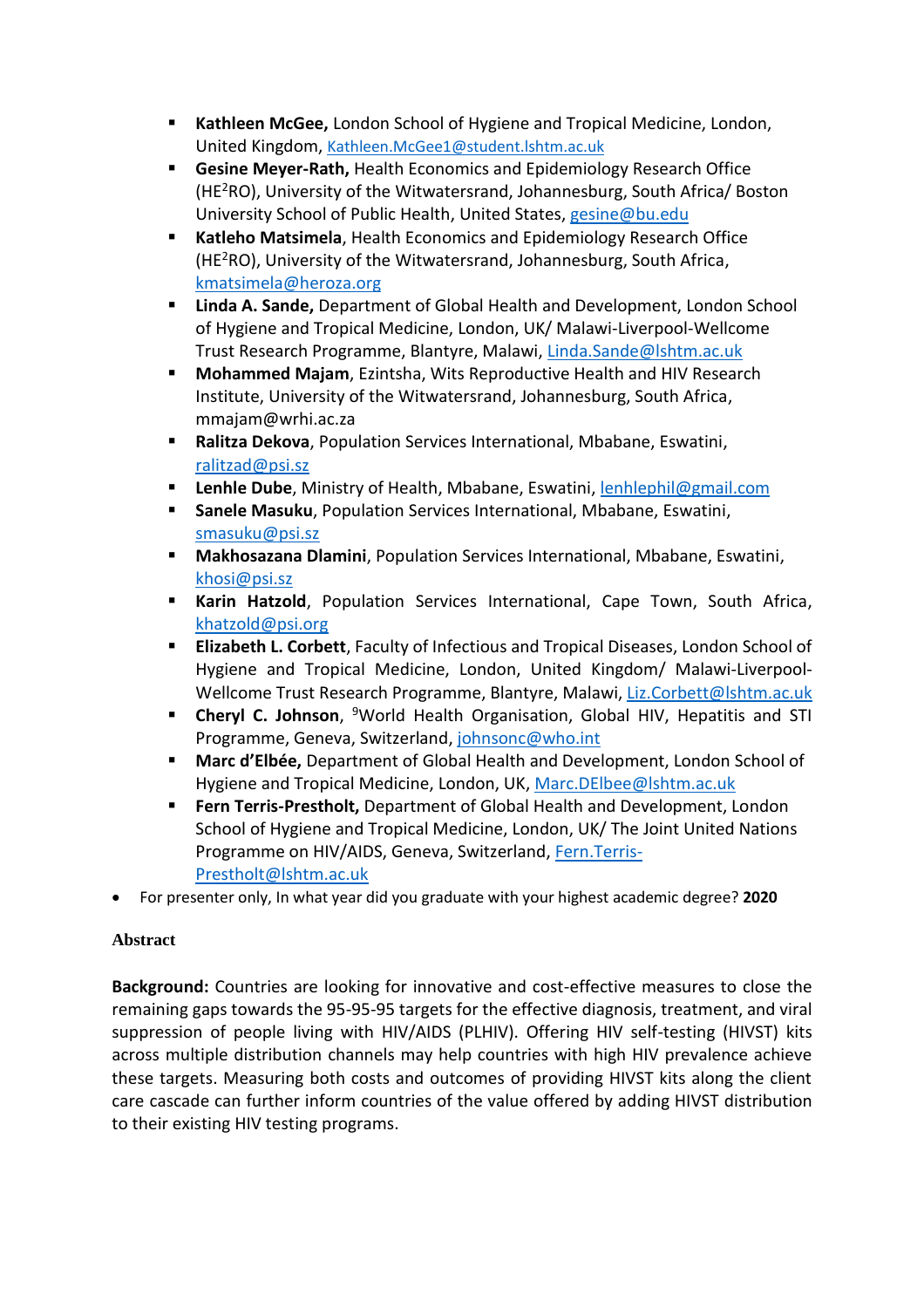**Methods**: Data were collected over a 1-year period in South Africa (2018-2019) and Eswatini (2019-2020) alongside primary and secondary distribution of HIVST kits, across community-, facility-, and workplace-based models. Community-distribution further consisted of 6 submodels, including fixed-point distribution, flexible distribution, mobile integration, transport hubs, key populations and sex worker networks.

Outcomes were based on distribution data and telephonic surveys of 5% and 21% of recipients in South Africa and Eswatini, respectively. Costs were calculated based on project expenditures, as well as, in South Africa, micro-costing and time-motion analyses. Costs were calculated from the provider's perspective in 2019/20 US dollars, as incremental costs in integrated and full costs in stand-alone models.

**Results**: Over 2.2 million HIVST kits were distributed in South-Africa and Eswatini. Screening positivity or reactivity estimates across models ranged between 4 and 6%, linkage to confirmatory testing at the clinic between 19% and 96%, and ART initiation between 2% and 83%. Average cost per kit distributed varied from \$4.18 to \$17.68, with kit volumes driving most of the difference. Average cost per client with a reactive self-test ranged from \$24 to \$521, cost per client confirmed positive from \$52 to \$1,176, and cost per client initiating ART from \$104 to \$4,612. In South-Africa, the sex worker network model was the most costeffective distribution model across all cascade outcomes and, together with the index testing at facilities, identified the largest number of PLHIV for the least cost. The large-volume models, such as workplace, transport hub or fixed-point community distribution models achieved greater demand but did so at the cost of smaller HIV positivity - in some cases augmented by lower linkage to onward care. In Eswatini, community and workplace distribution models had comparable costs, though the latter presented smaller cascade costs as clients had higher screening positivity. Personnel and HIVST kit costs were the largest cost items across models and countries.

**Conclusion**: In both countries, HIVST distribution models varied along four characteristics: distribution volume; screening positivity; linkage to care; and costs. Cost per outcome increased by one to three orders of magnitude once positivity, linkage to care, and ART initiation rates were evaluated, demonstrating the importance of including successive cascade outcomes when comparing HIVST cost and cost effectiveness with other testing modalities. Identifying the remaining HIV-positive cases will cost more as countries draw closer to reaching the first 95 target and testing yields continue to decrease. Efficient delivery and effective linkage to care strategies are paramount to improving the cost effectiveness of HIVST distribution.

Conflicts of interest: **None** 

# **Abstract 2**

- **Presenter**
	- o First name: Marc
	- o Last name: d'Elbée
	- o Email address: marc.delbee@lshtm.ac.uk
	- o Affiliation: London School of Hygiene and Tropical Medicine
	- o Country: United Kingdom
	- o Time zone during July 2021: GMT

Title: Characterising methods to project health care costs at scale in low- and middle-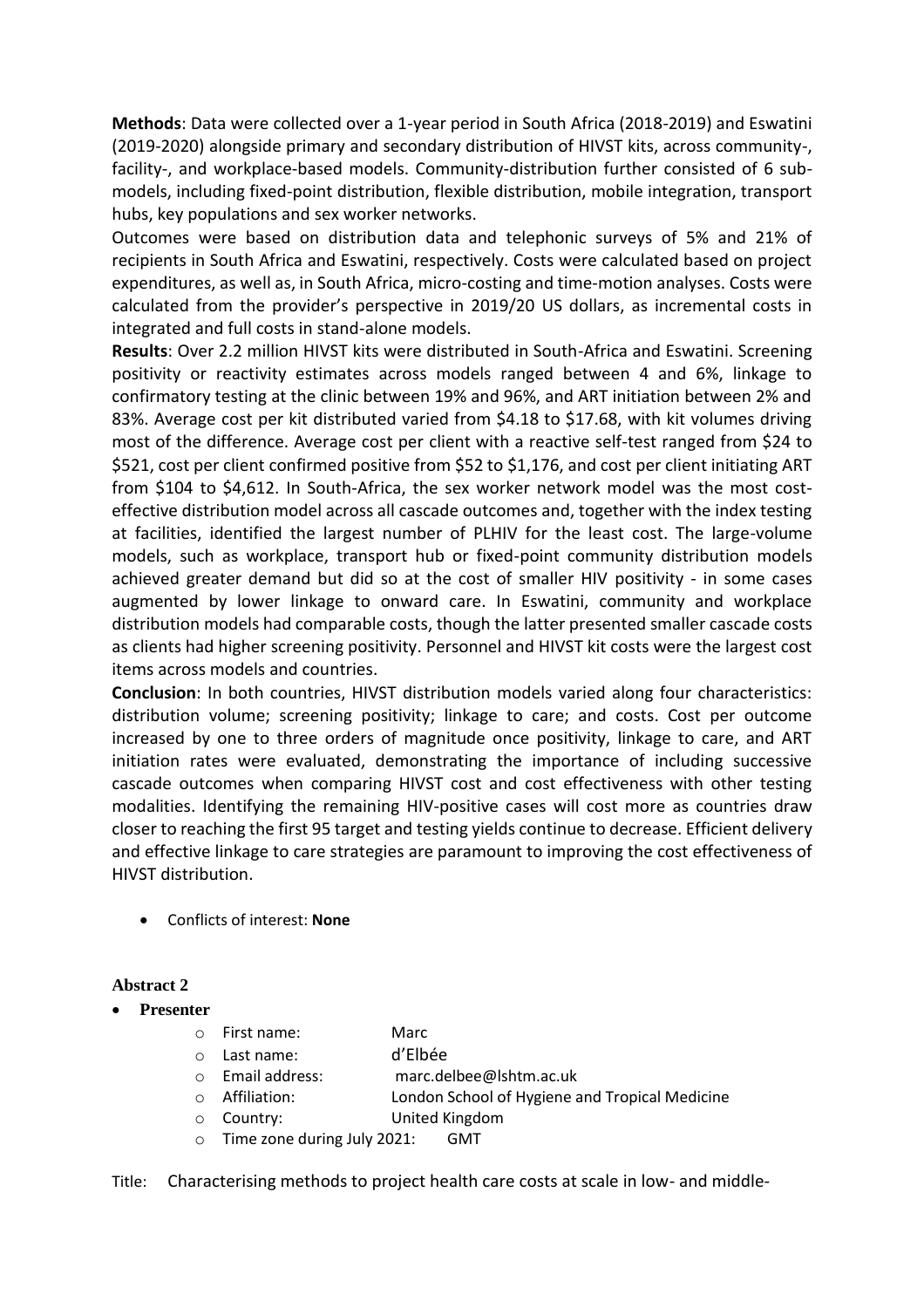income countries: A case study of scaling up community-based HIV self-testing programme in Lesotho

- Funding sources: **Self-Testing AfRica (STAR) Initiative, funded by Unitaid**
- Has the research being presented received ethics approval: **Yes**
- Is this abstract based on research involving primary data collection: **Yes**
	- $\circ$  If yes, is the presenter from one of the countries which is the subject of the research, or did the presenter invest considerable time working in the country (or at least one of the countries if a multi-country study) where primary data collection took place and developing a substantial relationship with colleagues in the country during the research? **No**
		- If no, please explain the circumstances under which this research was undertaken and your role relative to that of researchers based in the country where the primary data was collected.
		- o *The presenter is not from one of the country which is the subject of the research. The presenter designed the study, and conducted data collection and analysis in Lesotho (our case study) where there were no local research team, only the local implementing team. The implementer focal point is Basotho and co-author on this study (Molemo Makhetha). Data from Malawi, Zambia, Zimbabwe and South Africa used for the econometric component of this analysis were collected and analysed by local researchers (all co-authors – Linda A. Sande, Lawrence Mwenge, Collin Mangenah, Gesine Meyer-Rath). The presenter supported data collection/analysis in these countries and played a coordination role for crosscountry collaboration throughout the project (2016-2020).*
- Would you like to make your presentation publicly available through posting on the website after the congress? **Yes**
- Does the presenter require financial assistance to participate in the conference? **No**
- Name, affiliation, country, and email address of **all authors** 
	- **Marc d'Elbée**, London School of Hygiene and Tropical Medicine, London United Kingdom, [marc.delbee@lshtm.ac.uk.](mailto:marc.delbee@lshtm.ac.uk)
	- Gabriella B. Gomez, Department of Global Health and Development, London School of Hygiene and Tropical Medicine, London, UK
	- **Linda A. Sande,** Department of Global Health and Development, London School of Hygiene and Tropical Medicine, London, UK/ Malawi-Liverpool-Wellcome Trust Research Programme, Blantyre, Malawi, [Linda.Sande@lshtm.ac.uk](mailto:Linda.Sande@lshtm.ac.uk)
	- **Lawrence Mwenge**, Zambart, Zambia; Lawrence@zambart.org.zm
	- **Collin Mangenah**, Liverpool School of Tropical Medicine
	- **Cheryl C. Johnson**, <sup>9</sup>World Health Organisation, Global HIV, Hepatitis and STI Programme, Geneva, Switzerland, [johnsonc@who.int](mailto:johnsonc@who.int)
	- **Molemo C. Makhetha**, Population Services International, Maseru, Lesotho
	- **Karin Hatzold**, Population Services International, Cape Town, South Africa, [khatzold@psi.org](mailto:khatzold@psi.org)
	- **Elizabeth L. Corbett**, Faculty of Infectious and Tropical Diseases, London School of Hygiene and Tropical Medicine, London, United Kingdom/ Malawi-Liverpool-Wellcome Trust Research Programme, Blantyre, Malawi, [Liz.Corbett@lshtm.ac.uk](mailto:Liz.Corbett@lshtm.ac.uk)
	- **Gesine Meyer-Rath,** Health Economics and Epidemiology Research Office (HE<sup>2</sup>RO), University of the Witwatersrand, Johannesburg, South Africa/ Boston University School of Public Health, United States, [gesine@bu.edu](mailto:gesine@bu.edu)
	- **Fern Terris-Prestholt,** Department of Global Health and Development, London School of Hygiene and Tropical Medicine, London, UK/ The Joint United Nations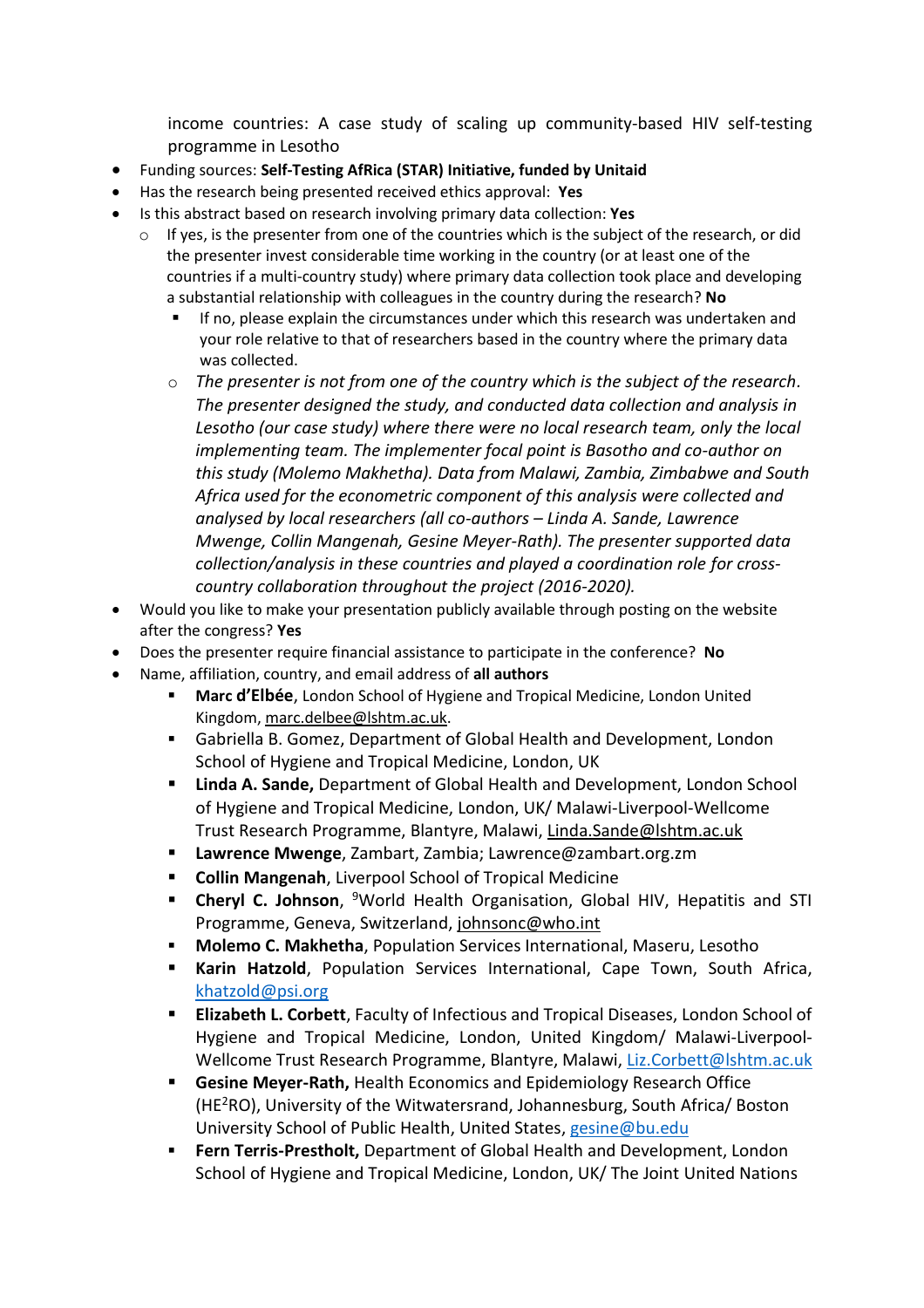Programme on HIV/AIDS, Geneva, Switzerland, [Fern.Terris-](mailto:Fern.Terris-Prestholt@lshtm.ac.uk)[Prestholt@lshtm.ac.uk](mailto:Fern.Terris-Prestholt@lshtm.ac.uk)

For presenter only, In what year did you graduate with your highest academic degree? **2019**

## **Abstract**

**Background:** There is a dearth of evidence on methods for projecting costs at scale for programming and planning. Accounting cost functions (ACF) identify fixed and variable costs through stepwise analysis of a production process; econometric cost functions (ECF) apply statistical inference to project costs; and simple cost multipliers (SCM) multiply a single unit cost by quantities of outcomes such as patient years covered. While ACF and ECF estimate production costs at scale while accounting for variable returns to scale, in most cases we do not have the luxury of collecting large amounts of location-specific cost data, and SCM is commonly used. This study compares and contrasts these approaches, and identifies factors guiding the selection of a cost projection method fit for purpose. We use site level cost data for community-based HIVST programmes across five countries in Southern Africa, including Lesotho as our case study.

**Methods:** Under the STAR project, we estimated the incremental economic costs of community-based HIVST kit distribution in 79 sites between June 2016 and June 2019. For SCM and ACF we used cost and programme data from Lesotho only, for ECF we used data from Malawi, Zambia, Zimbabwe, South Africa and Lesotho to allow for a sufficient sample size. For Lesotho, we analysed differences between observed scale-up costs and costs projected through cost function approaches at different levels of scale-up, accounting only for scale economies. In addition, we conducted a series of scenario analyses using ACF and ECF to assess the cost impact of contextual factors changing at scale-up (e.g. need for additional human resources, transition from international to local programme ownership), thus accounting for variable returns to scale.

**Results:** Overall for Lesotho, all three projection methods gave highly accurate scale-up cost estimates compared to observed scale-up expenditure records (with <50,000 kits distributed yearly), but were much less consistent for cost projection at larger scale. While SCM costs are increasing steadily, ACF costs capture increasing returns to scale. ECF first exhibit scale economies, then costs grow exponentially at larger scale, however, this is highly dependent on the scale functional form chosen. ACF and ECF can be adjusted to various (and distinct) scale-up factors, making difficult the comparison of projected costs. However, the use of the three complementary approaches is informative and can help to estimate a reliable range of projected costs.

**Conclusion:** In summary, the choice of cost function should account for the intended use of cost estimates and the characteristics of the intervention being evaluated. Factors to consider for method selection are (1) the policymaker's interest for assessing constant vs. variable return to scale and whether there is information on the expected functional form of the scale component, (2) an interest in the variation of cost composition during scale-up (fixed vs. variable costs and inputs), (3) the intervention level of analysis (national, regional), (4) the determinants of scale-up costs and whether they are related to programme design (change of funders), and/or to contextual determinants (characteristics of the population reached), and (5) the expected magnitude of scale-up.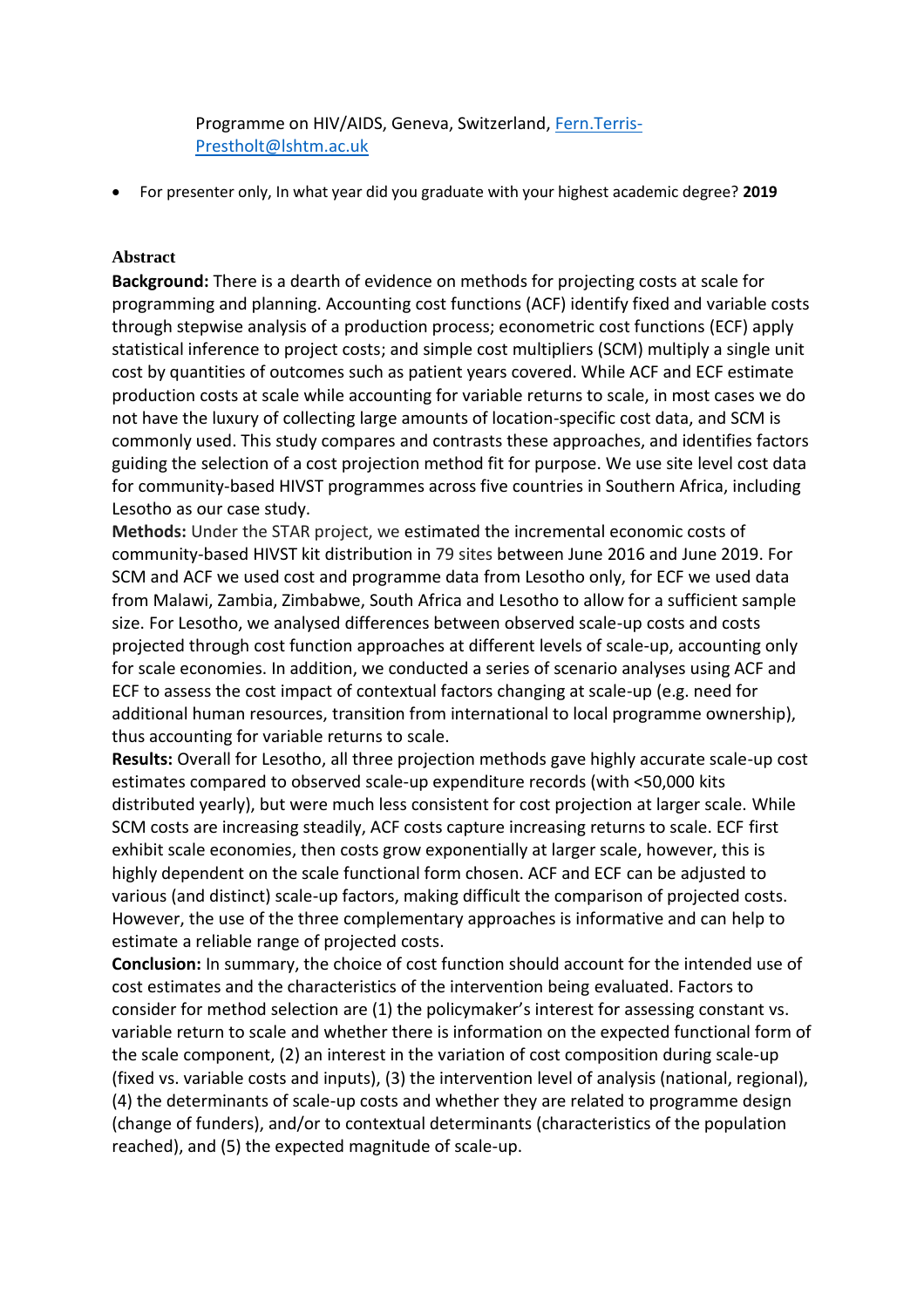Conflicts of interest: **None** 

# **Abstract 3**

# **Title of paper: "Cost-Effectiveness of HIV Self-Testing in Southern Africa: a Comparison"**

- First name: Valentina
- Last name: Cambiano
- Email address: [v.cambiano@ucl.ac.uk](mailto:v.cambiano@ucl.ac.uk)
- Affiliation (University or institution): UCL Centre for Global Health Economics
- Country: United Kingdom
- Time zone you will be in during July 2021: BST
- Funding sources: STAR Initiative, funded by Unitaid; BGMF
- Has the research being presented received ethics approval? Cost data collection received ethics approval. In South Africa from the Human Research Ethics committees of the University of the Witwatersrand (Ref. M180379) and the London School of Hygiene and Tropical Medicine (Ref. 15408), as well as the Institutional Review Board of Boston University School of Public Health (IRB No. H-37713).
- Is this abstract based on research involving primary data collection? The cost data involved primary collection
- If yes, is the presenter from (one of) the countries which is the subject of the research, or did the presenter invest considerable time working in the country (or at least one of the countries if a multi-country study) where primary data collection took place and developing a substantial relationship with colleagues in the country during the research?
- If no, please explain the circumstances under which this research was undertaken and your role relative to that of researchers based in the country where the primary data was collected.
	- o *The presenter is not from one of the country which is the subject of the research; however, the data collection and large parts of the analyses were conducted by researchers based in the countries which is the subject of the research (Gesine Meyer-Rath, Lise Jamieson, Collin Mangenah, Katleho Matsimela, Leigh Johnson, Lawrence Mwenge, Linda A. Sande) or by researchers that spent a considerable amount of time there (Nurilign Ahmed), and they are all included as authors.*

Your presentation will be made available to those registered for the virtual congress.

- Would you like to make your presentation publicly available through posting on the website after the congress? Yes
- Does the presenter require financial assistance to participate in the conference? No

# **Authors:**

- Valentina Cambiano, University College London, United Kingdom; v.cambiano@ucl.ac.uk
- Nurilign Ahmed, London School of Hygiene &Tropical Medicine, United Kingdom; nurilign.ahmed@lshtm.ac.uk
- Lise Jamieson, Health Economics and Epidemiology Research Office (HE2RO), University of the Witwatersrand, South Africa; ljamieson@heroza.org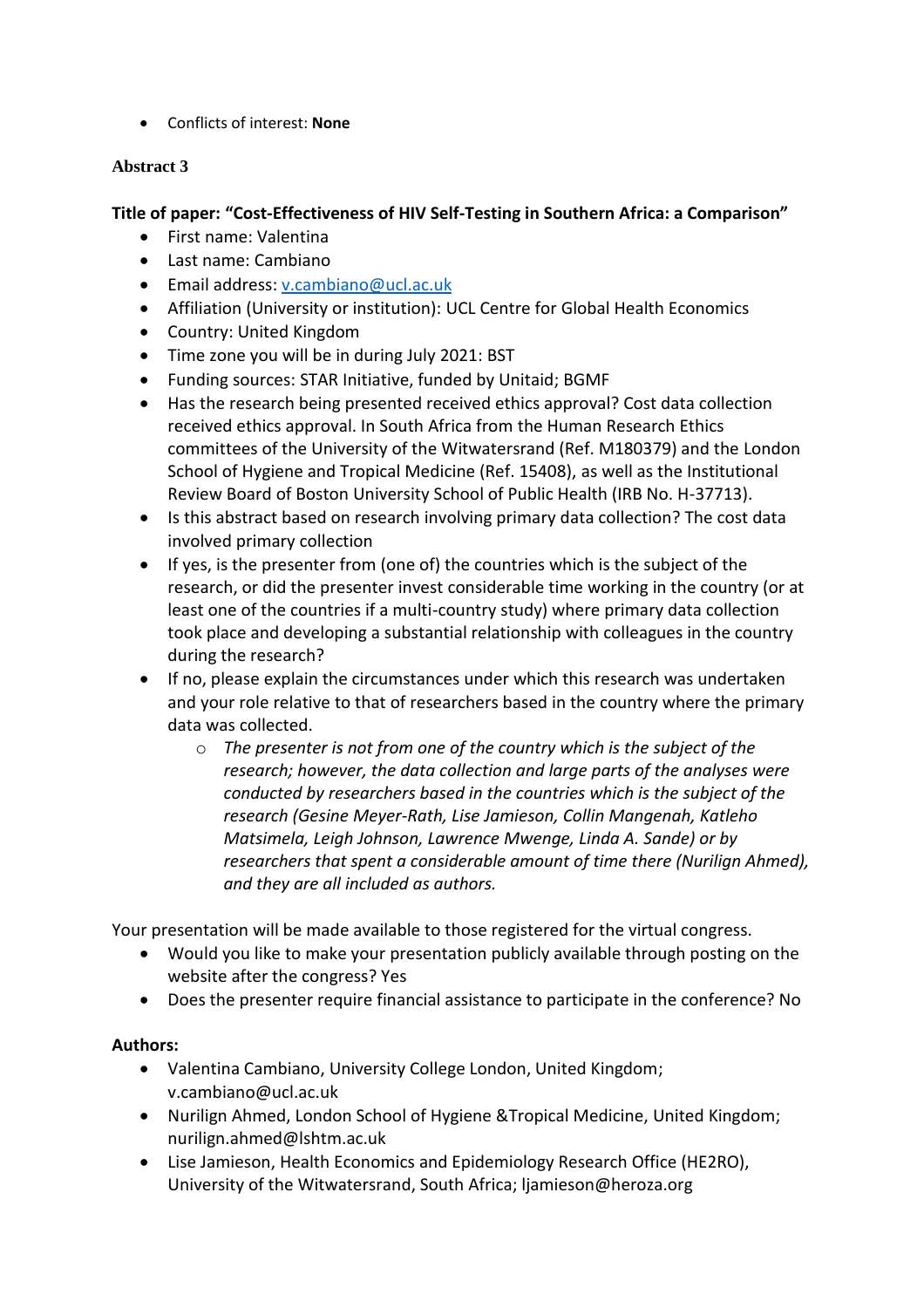- Collin Mangenah, Liverpool School of Tropical Medicine, United Kingdom and CESHHAR Zimbabwe; colin.mangenah@lstmed.ac.uk;
- Katleho Matsimela, Health Economics and Epidemiology Research Office (HE2RO), University of the Witwatersrand, South Africa; kmatsimela@heroza.org
- Lawrence Mwenge, Zambart, Zambia; Lawrence@zambart.org.zm
- Linda A. Sande, Malawi-Liverpool Wellcome Trust and Malawi, Malawi and London School of Hygiene &Tropical Medicine, United Kingdom; [Linda.Sande@lshtm.ac.uk](mailto:Linda.Sande@lshtm.ac.uk)
- Helen Ayles, London School of Hygiene &Tropical Medicine, United Kingdom and Zambart, Zambia; Helen@zambart.org.zm
- Elizabeth Corbett, London School of Hygiene &Tropical Medicine, United Kingdom; liz.corbett@lshtm.ac.uk
- Frances Cowan, Liverpool School of Tropical Medicine, United Kingdom and CESHHAR, Zimbabwe; Frances.Cowan@lstmed.ac.uk
- Karin Hatzold, Population Services International, South Africa; khatzold@psi.org
- Cheryl Johnson, World Health Organization, Switzerland; johnsonc@who.int
- Leigh Johnson, Centre for Infectious Disease Epidemiology and Research, University of Cape Town, South Africa; [leigh.johnson@uct.ac.za](mailto:leigh.johnson@uct.ac.za)
- Jason J. Ong, Monash University, Australia; [Jason.ong@monash.edu](mailto:Jason.ong@monash.edu)
- Andrew Phillips, University College London, United Kingdom; Andrew.phillips@ucl.ac.uk
- Fern Terris-Prestholt, London School of Hygiene &Tropical Medicine, United Kingdom; [Fern.Terris-Prestholt@lshtm.ac.uk](mailto:Fern.Terris-Prestholt@lshtm.ac.uk)
- Gesine Meyer-Rath, Health Economics and Epidemiology Research Office (HE2RO), University of the Witwatersrand, South Africa/ Boston University School of Public Health, US; gesine@bu.edu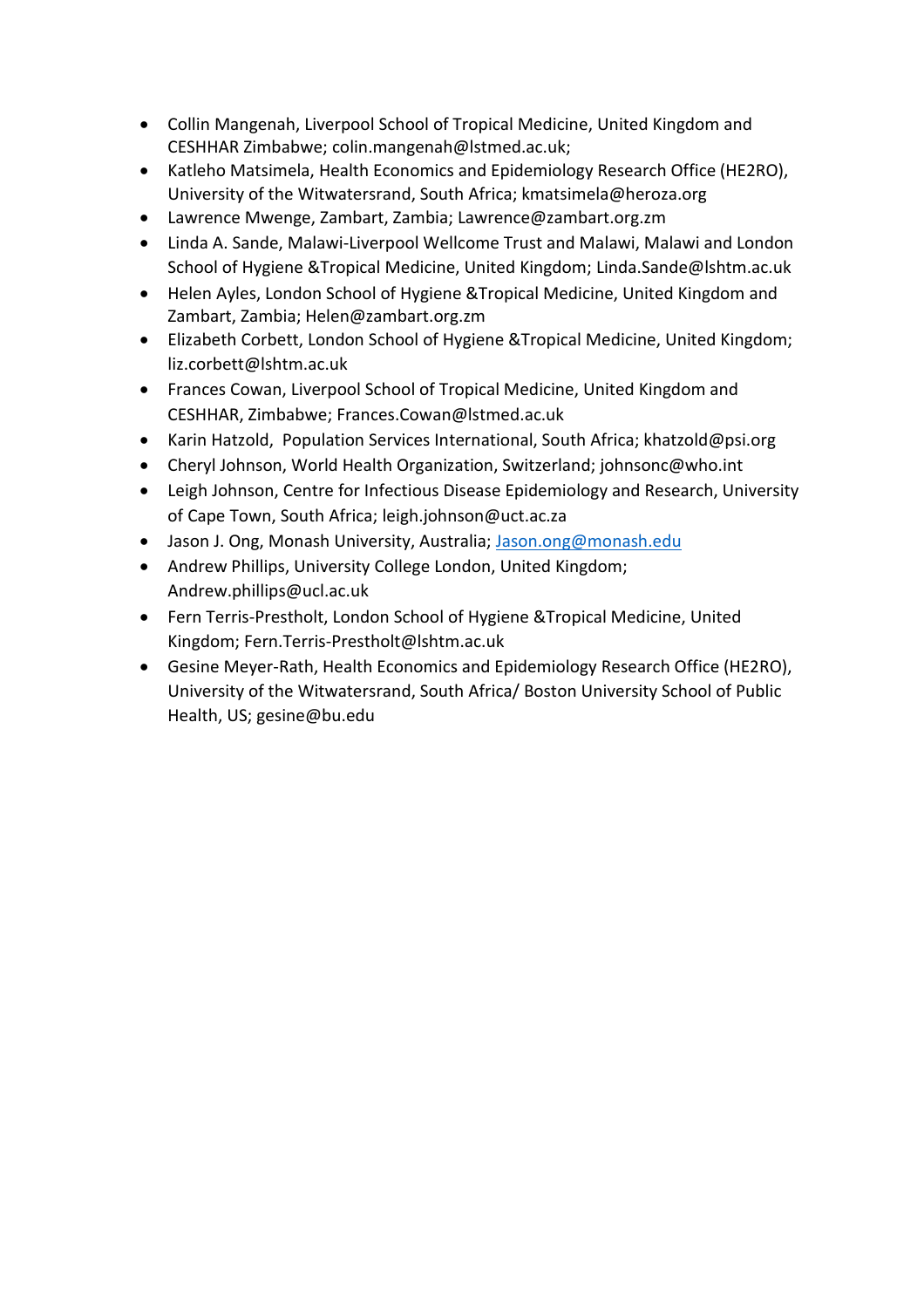# **Abstract (499 of 500 words)**

**Introduction:** Remarkable progress has been achieved towards HIV elimination goals, with 81% of people living with HIV(PLHIV) in 2019 aware of their status worldwide. Although the cost-effectiveness of HIV testing has decreased, due to fewer undiagnosed PLHIV remaining in the population. SARS-CoV-2 has increased costs and stressed global finances, making choices regarding which HIV testing modalities to scale-up, or scale-down urgent. HIV selftesting(HIVST) provides an attractive alternative to standard facility testing that is private, convenient, and minimises direct health worker contact. Costs, however, vary substantially by distribution model. Here, we compare cost-effectiveness analyses conducted under the STAR Initiative, covering several countries and distribution modalities.

**Methods:** Three independent groups, using mathematical models parameterised with STAR data were involved. Two used transmission models(Thembisa[T],Synthesis[S]) and one used a Markov microsimulation model[M]; two modelled specific countries (South Africa[T], Zambia[M]) while the third(S) simulated a range of HIV epidemics in Southern Africa. The HIVST distribution models considered were: community models(S,T,M); facility models(T); secondary-distribution(T,S) and workplace models(T). M and S evaluated the costeffectiveness of introducing HIVST for one year(M) or for the next 50 years(S), while T evaluated distributing a target of 6 million HIVST (achieved by 2030) using one single distribution-channel rather than a combination over 20 years. Incremental or, for standalone models, full economic cost was estimated from the provider perspective. Model projections including treatment costs were run over 20(T,M) or 50(S) years, with costeffectiveness evaluated in terms of cost per DALY-averted(S,M), cost per life-year saved(T), and cost per HIV infection averted(T) and using a cost-effectiveness threshold of US\$500(S) and US\$1,430(Zambia GDP-per-capita; M) per DALY-averted. Both costs and outcomes are presented undiscounted(T) and discounted at 3%(T,S).

## **Results**

HIVST interventions reaching high risk or underserved populations tend to be highly costeffective (ranging from cost-saving to US\$345/DALY-averted). However, focusing on targeted interventions to very high-risk populations only is unlikely on its own to lead to HIV elimination, as their health benefit is relatively limited. In Zambia (prevalence of undiagnosed HIV[PUHIV]:3.4%) door-to-door HIVST was found to be cost-effective (ICER below US\$200/DALY-averted). In South Africa (PUHIV:0.9%), distributing HIVST in taxi ranks and through workplaces was cost-saving, while primary-distribution in PHC clinics and secondary-distribution to the partners of antenatal clinic (ANC) attendees was dominated, regardless of outcome metric. S found that community-distribution to women having transactional sex was cost-effective (less than US\$500/DALY-averted) in the context of the PUHIV being between 0.3% and 7.4% [all countries in the region], while targeting adult men was cost-effective only if the programme was limited to five years or the PUHIV was above 3% and impact was enhanced with linkage to voluntary medical male circumcision. Similarly to T, S found that secondary-distribution to partners of ANC attendees was only borderline cost-effective(US\$522/DALY-averted), while secondary-distribution to partners of FSW offered value for money(US\$345/DALY-averted).